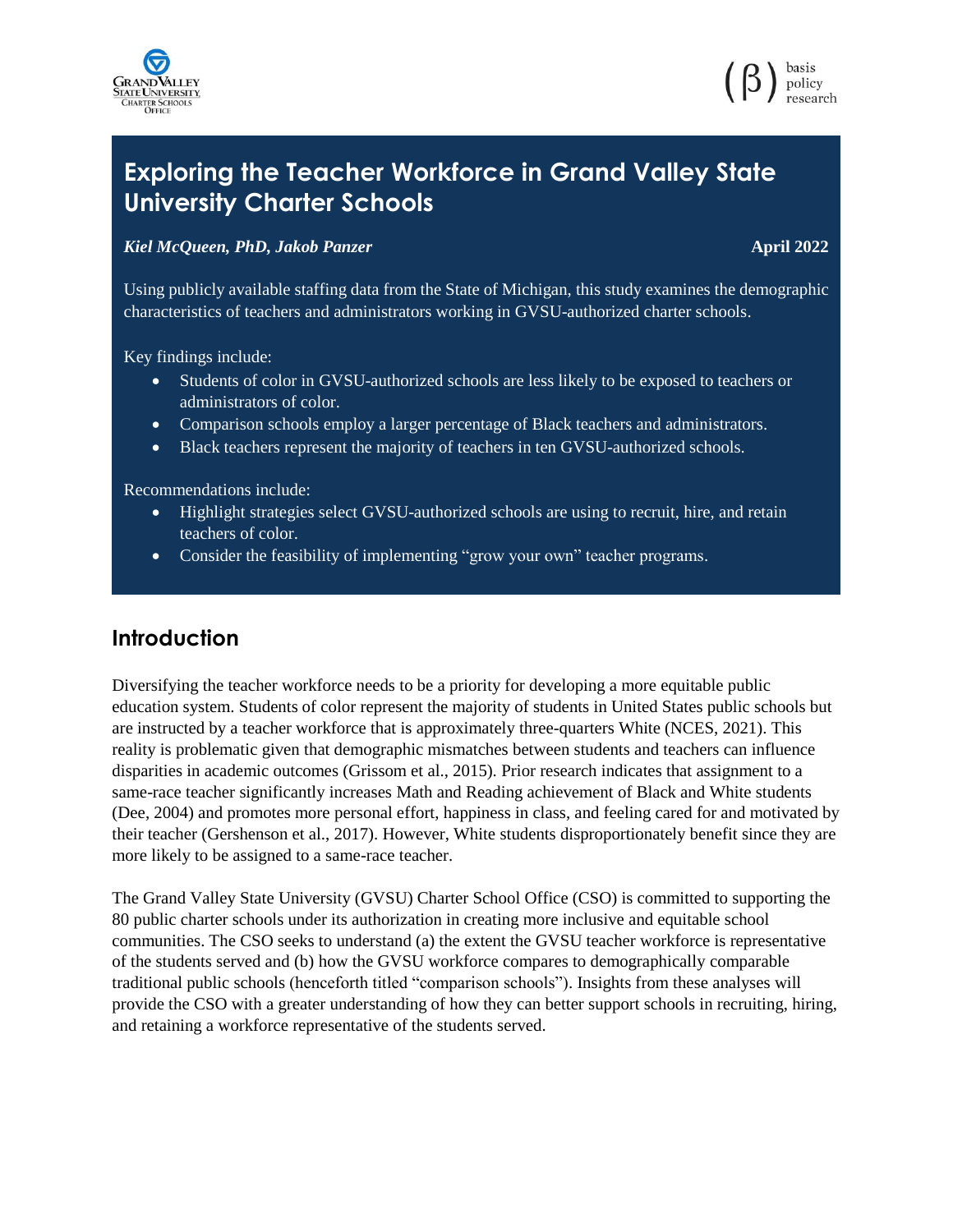# **Research Questions**

This report examines the following research questions:

- 1. To what extent is the GVSU charter school workforce representative of the student population?
- 2. How does the GVSU charter school workforce compare to the traditional public school workforce?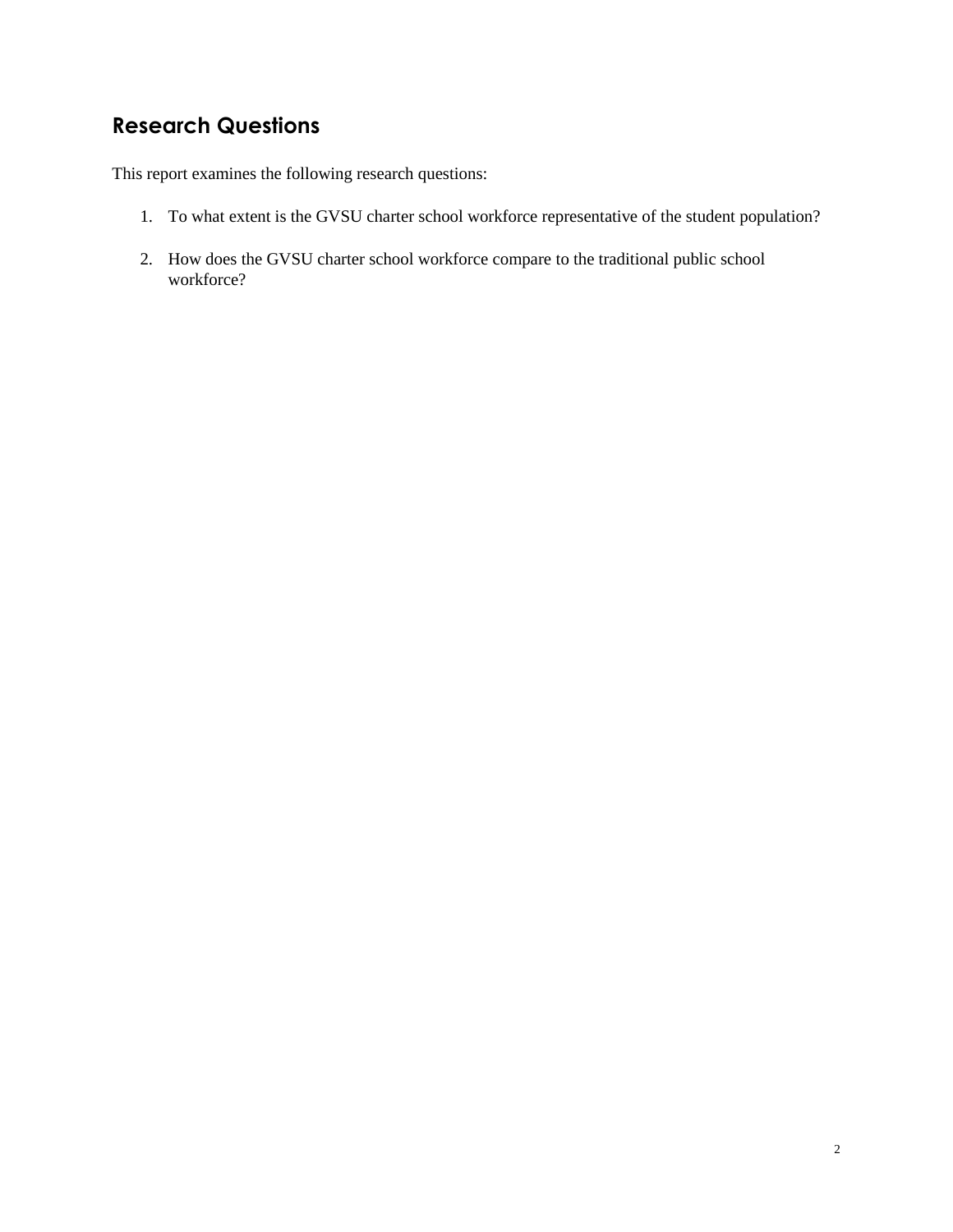# **Results**

l

#### **1 | To what extent is the GVSU charter school workforce representative of the student population?**

The GVSU CSO authorized 72 schools in 2019-20 (henceforth titled "2020"). We restricted the analytic sample to 63 schools (henceforth titled "GVSU schools") with complete student demographic and assessment data.<sup>1</sup> The nine schools excluded from the analytic sample were missing a combination of percentage of students receiving Special Education services (SPED) and standardized Math and Reading assessment scores. We aggregated the percentage of Black or African American (henceforth titled "Black"), Hispanic or Latinx (henceforth titled "Hispanic"), and White students and teachers from schools included in the analytic sample to address this research question. We report on descriptive trends since 2020. A more detailed description of the sample and analytic strategy is included in Appendix A.

### *Students of color in GVSU schools are less likely to be exposed to teachers or administrators of color.*

Figure 1 displays the percentage of White, Black, and Hispanic students and teachers in GVSU schools since 2020 (far left columns). Students of color represent the majority in GVSU schools since 2020, with approximately 65 percent of students identifying as either Black (57 percent) or Hispanic (8 percent). In contrast, three quarters of teachers working in GVSU schools identify as White. Only 21 percent of teachers in GVSU schools are Black with the percentage of Hispanic teachers considerably lower at 2 percent. Results indicate that White students are far more likely to be taught by a same-race teacher as compared to Black and Hispanic students. This finding implies Black and Hispanic students are less likely to realize the academic or social benefits of assignment to a same-race teacher.

<sup>1</sup> Basis researchers included assessment data from 2018-19 with student demographics from fall 2019-20.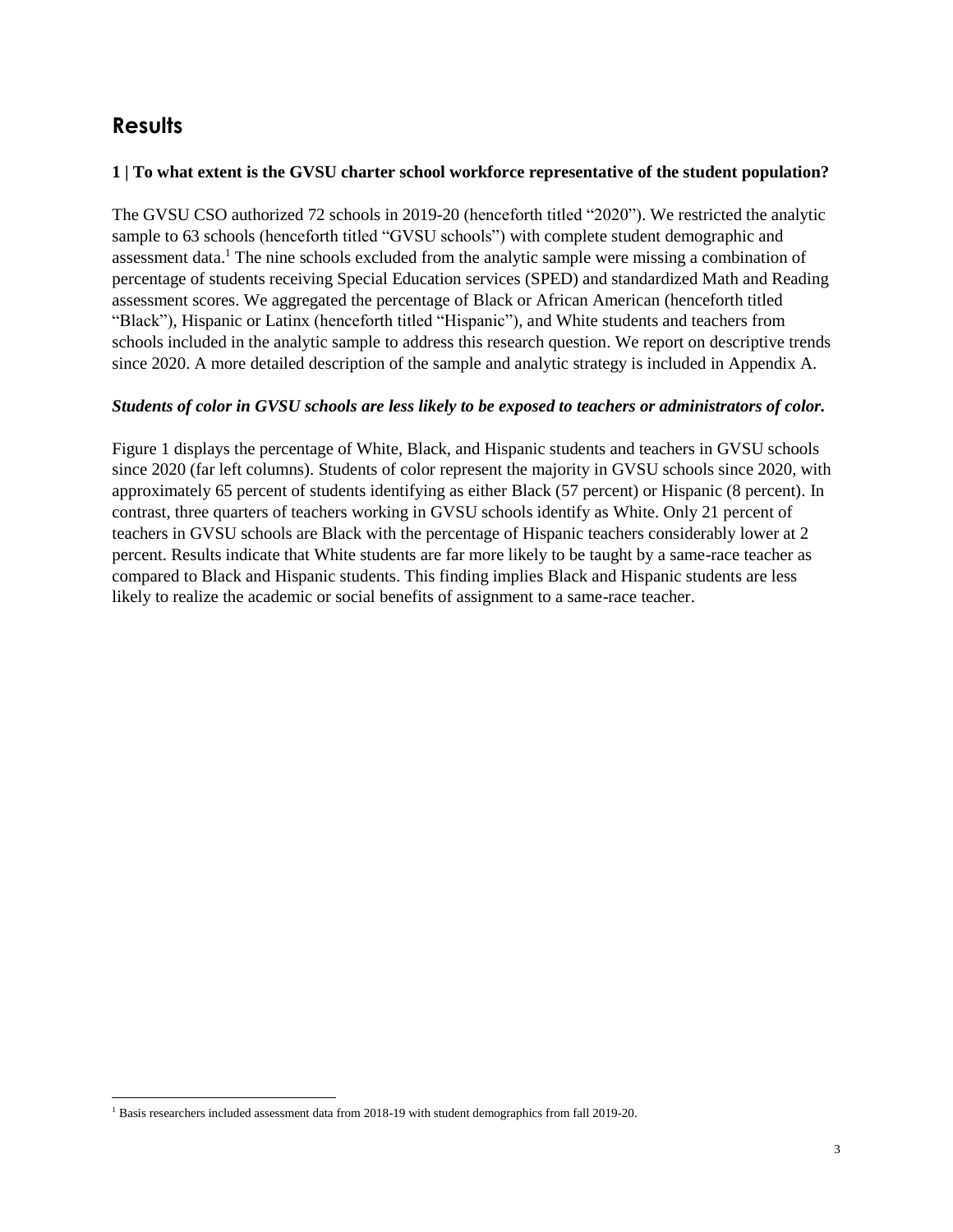



Note: The sample includes the same 63 schools in 2020, 2021, and 2022. Source: Publicly available student counts retrieved from MISchoolData.com; author's calculations

Basis researchers also explored the percentage of White, Black, or Hispanic administrators working in GVSU schools since 2020. Results in Figure 2 indicate most administrators—principals, assistant principals— are White. In contrast, between 32 and 34 percent of administrators in the past three years were either Black or Hispanic administrators. The 23 percent disparity between Black administrators and students in 2021-22 (henceforth titled "2022") is approximately 13 percent less than the Black teacherstudent disparity. Finally, the percentage of Black administrators working in GVSU schools has increased by three percentage points since 2020 while the percentage of White administrators has declined four percentage points in the same period. This trend shows some improvement in the recruitment, hiring, and retention of Black administrators in GVSU schools.



#### **Figure 2: Percentage of White, Black, and Hispanic students and administrators in GVSU schools**

Source: Publicly available student counts retrieved from MISchoolData.com; author's calculations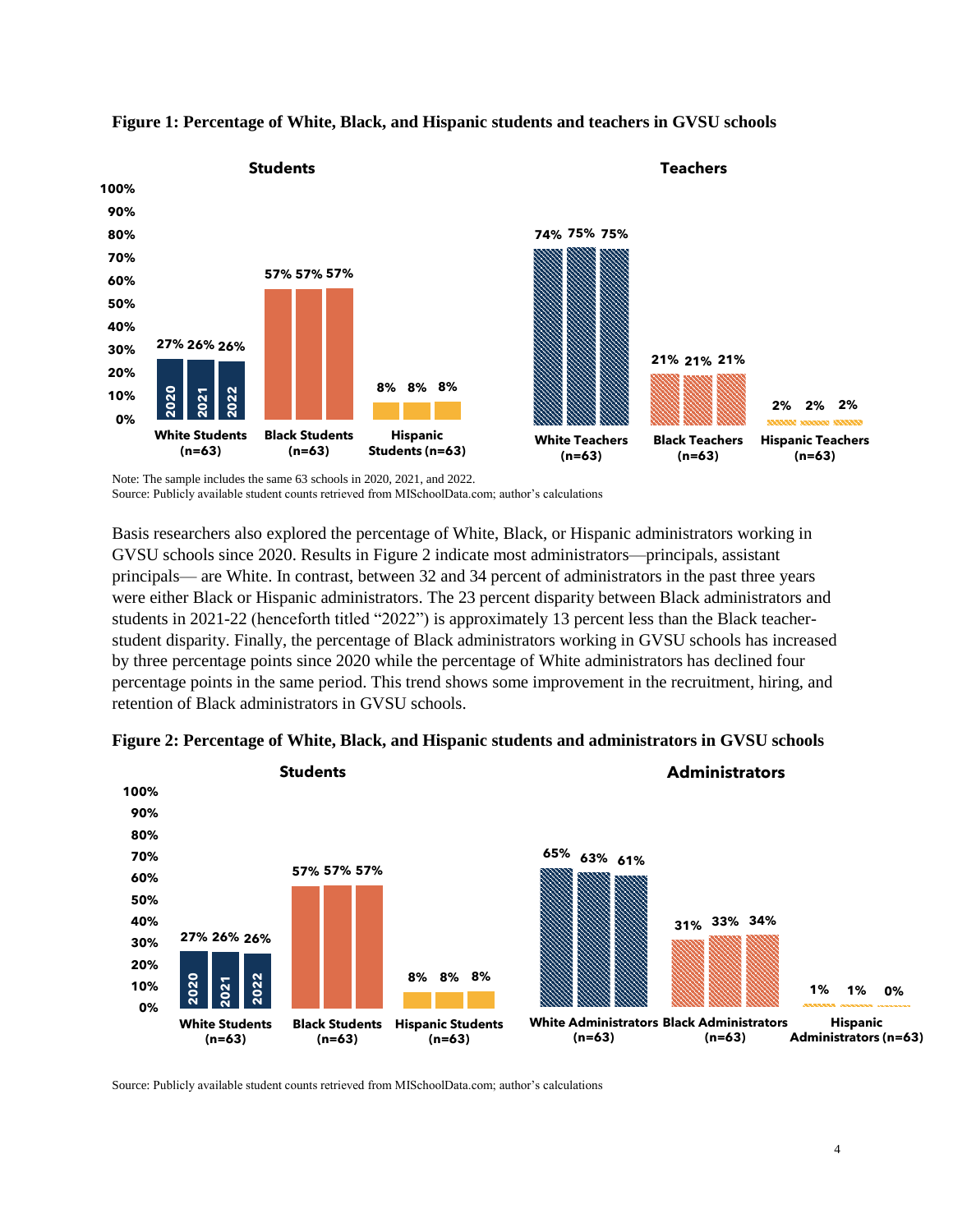## *Thirty percent of schools have a significant disparity between the percentage of Black students and teachers*

Figure 3 displays the distribution of disparities between the percentage of Black students and teachers in GVSU schools in 2022. Basis researchers calculated disparity by subtracting the percentage of Black students from the percentage of Black teachers. For example, a school serving 85 percent Black students and employing 20 percent Black teachers has a 65 percent disparity. Results indicate 30 percent of GVSU schools have a Black student-teacher disparity exceeding 50 percent. Of the schools with a disparity exceeding 76 percent  $(n=4)$ , 88 percent of the student population is Black, but the workforce is comprised of only nine percent Black teachers. Table C1 in Appendix C displays racial disparities by school.



**Figure 3: Distribution of the disparity between Black students and teachers in GVSU schools** 

Source: Publicly available student counts retrieved from MISchoolData.com; author's calculations

#### *Black teachers represent the majority of teachers in ten GVSU schools.*

Basis researchers also sought to identify GVSU schools where Black teachers represent most of the workforce. Ten GVSU schools (16 percent) employ over 50 percent Black teachers with 74 percent representing the maximum percentage of Black teachers in a single school. These ten schools represent almost half of the schools included in the "26 to 50 percent" disparity range above. Despite employing a more diverse workforce, these schools are situated in this disparity range because the student population is comprised of approximately 96 percent Black students. Four schools—University Preparatory Art & Design Elementary, Eagle's Nest Academy, Lincoln-King Adams-Young High School-Scholastica Campus, and University Preparatory Science and Math-Elementary—have less than a 30 percent studentteacher disparity despite serving approximately 98 percent Black students.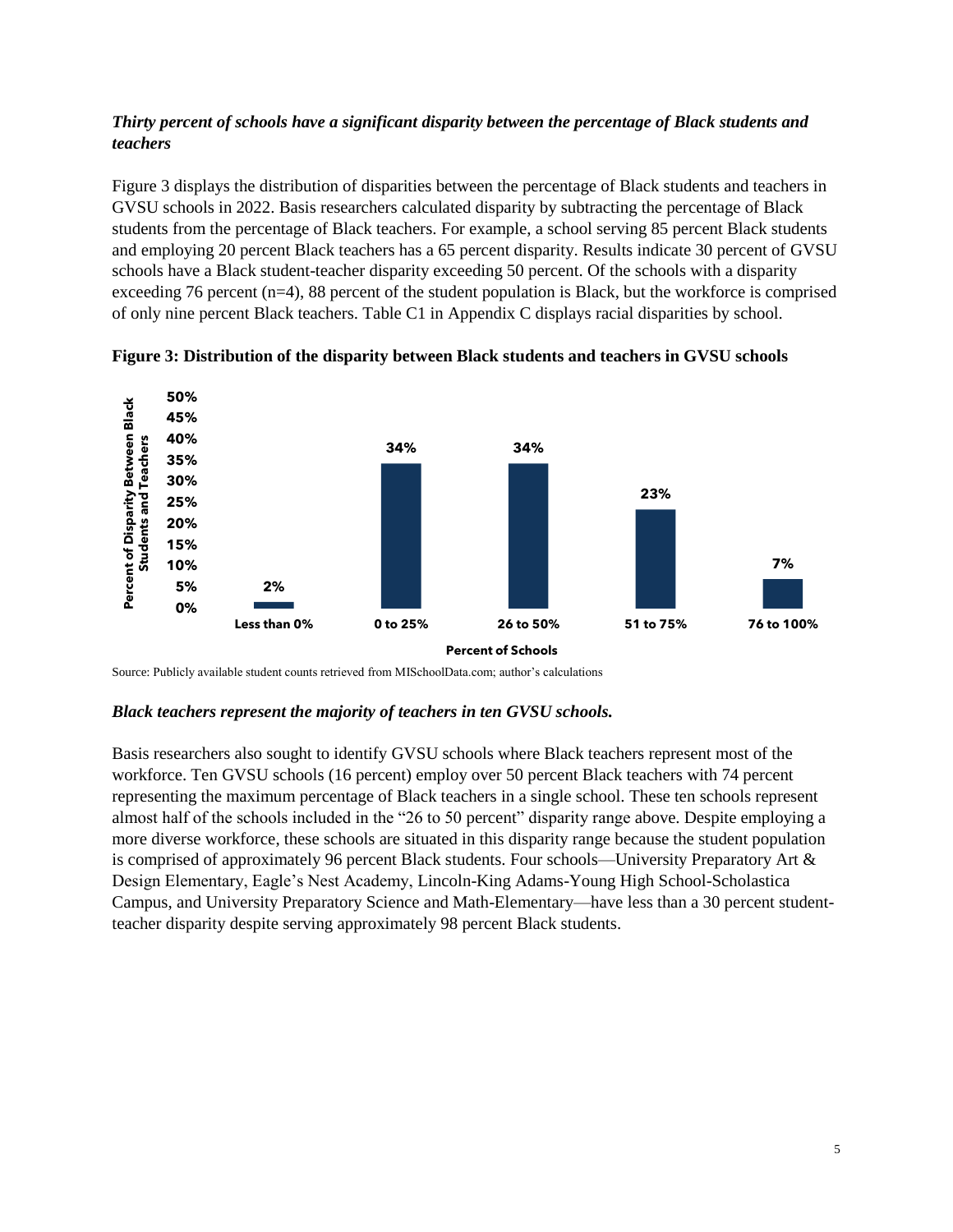### **2 | How does the GVSU charter school workforce compare to the traditional public school workforce?**

Basis researchers used publicly available school demographic data to match GVSU schools to comparison schools. The demographic characteristics used to identify comparison schools included race/ethnicity distribution, percentage of students receiving Special Education services, percentage of economically disadvantaged students, and Math and Reading standardized achievement scores. We matched the 63 GVSU schools to 43 comparison schools. <sup>2</sup> We discuss the matching process in Appendix A and B.

We aggregated the percentage of Black, Hispanic, and White students, teachers, and administrators from schools included in the analytic sample to address this research question. We primarily report on descriptive trends since 2020. A more detailed description of the sample and analytic strategy is included in Appendix A.

#### *Comparison schools employ a larger percentage of Black teachers and administrators.*

Figure 4 displays the percentage of White, Black, and Hispanic students and teachers in GVSU schools (top row) and comparison schools (bottom row) since 2020. Results indicate there is between a 36 and 12 percent disparity in the percentage of Black students enrolled in GVSU and comparison schools and the percentage of same-race teachers employed in these schools, respectively. For instance, 51 percent of students in comparison schools in 2022 identified as Black while only 39 percent of teachers were from the same race. However, when we compare schools, results indicate comparison schools employ approximately 18 percent more Black teachers as compared to GVSU schools. Moreover, the percentage of Black teachers working in comparison schools increased by two percentage points since 2020 while the percentage of White teachers dropped by four percentage points in the same period. In contrast, the percentage of White and Black teachers working in GVSU schools remained constant in the past three years. Results suggest Black students in comparison schools are more likely to have exposure to a samerace teacher as compared to students in GVSU schools.

l

<sup>&</sup>lt;sup>2</sup> Several traditional public schools were matched to more than one GVSU authorized charter school.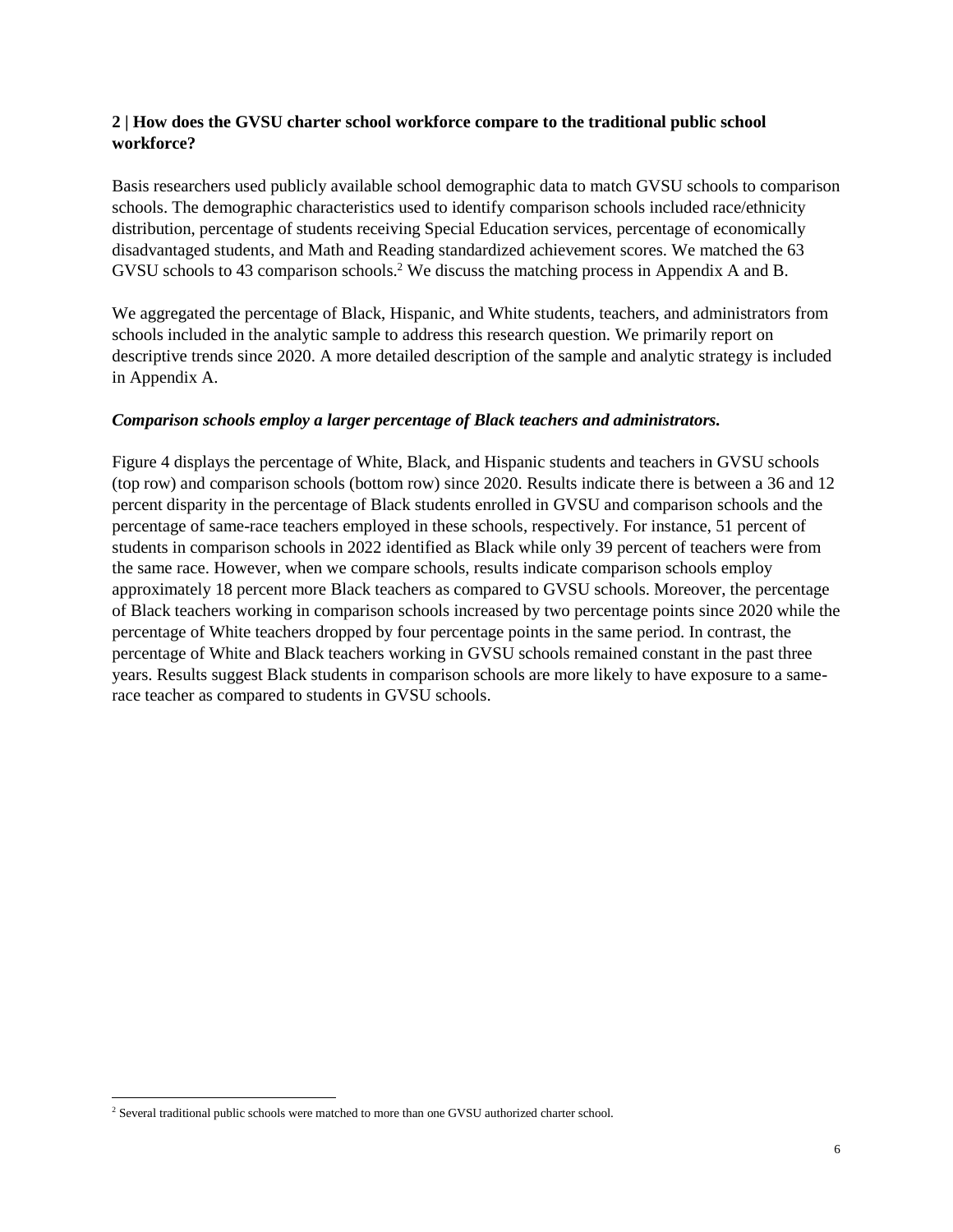

### **Figure 4: Percentage of White, Black, and Hispanic students and teachers in GVSU charter schools and comparison traditional public schools**

Source: Publicly available student counts retrieved from MISchoolData.com; author's calculations

Basis researchers also explored the percentage of White, Black, or Hispanic administrators working in GVSU schools and comparison schools since 2020. Results in Figure 5 indicate comparison schools employed 30 percent more Black (28 percent difference) and Hispanic (2 percent difference) administrators in 2022 as compared to GVSU schools. The percentage of Black administrators exceeded the percentage of Black students in comparison schools by 11 percentage points in 2022 while GVSU schools had a 23 percent disparity between Black students and administrators. Finally, the percentage of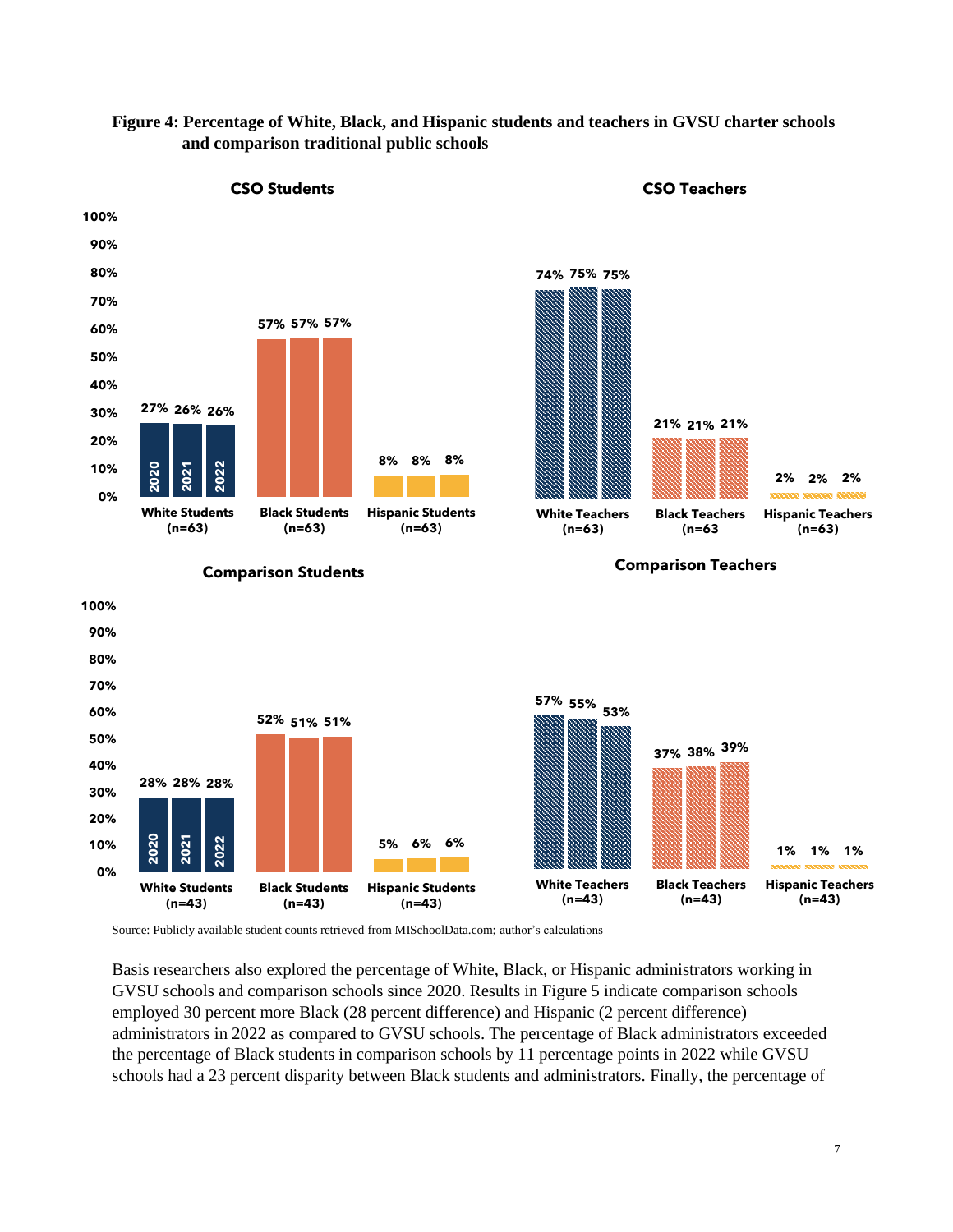Black administrators in GVSU and comparison schools have increased since 2020 but the growth in comparison schools exceeded GVSU schools by three percent.

#### **Figure 5: Percentage of White, Black, and Hispanic students and administrators in GVSU charter schools and comparison traditional public schools**



**Comparison Students**

**90% 100%**



**Administrators**

**Comparison Administrators**



Source: Publicly available student counts retrieved from MISchoolData.com; author's calculations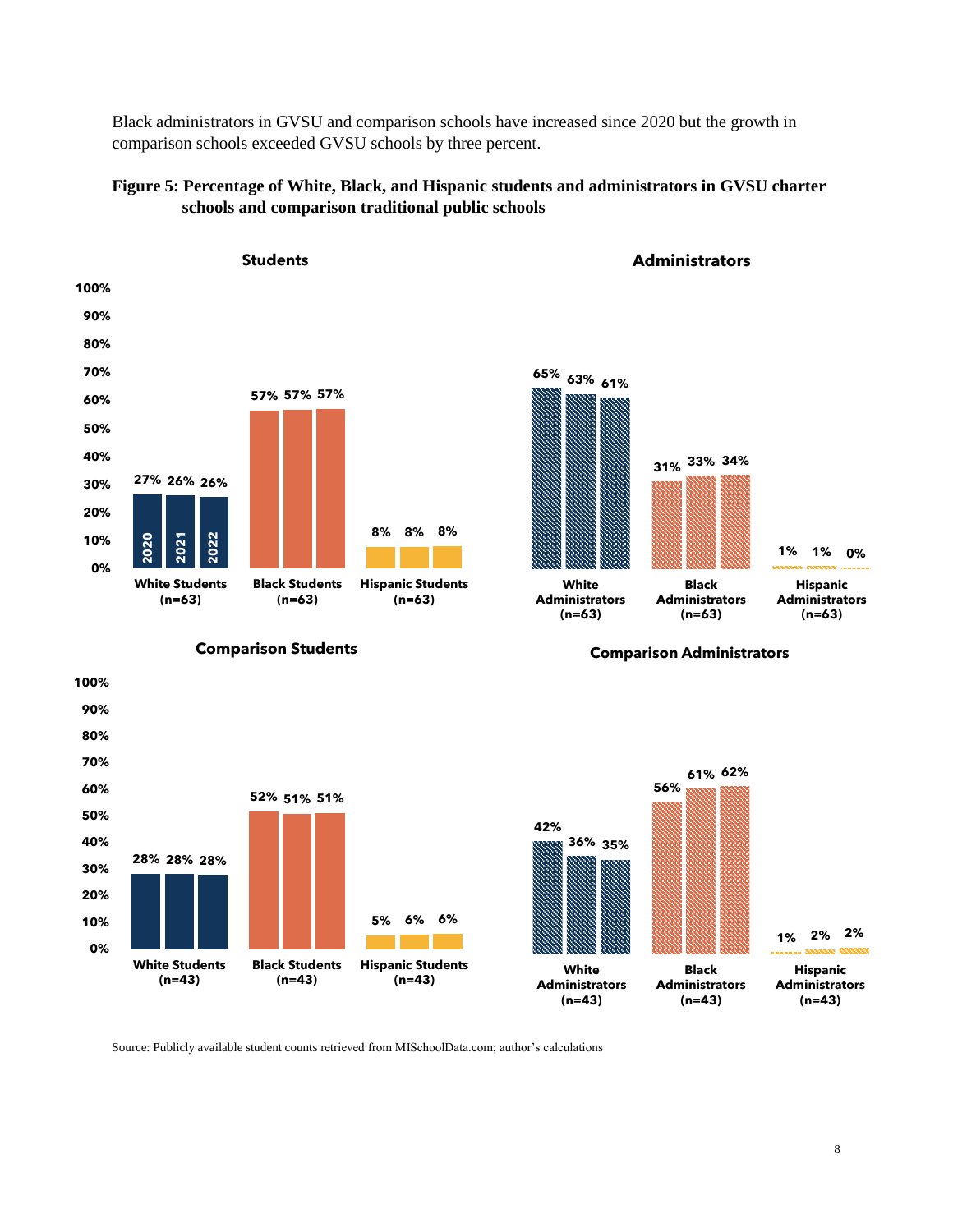## *In traditional public schools serving primarily Black students, the percentage of Black teachers has increased by 7 percent.*

Basis researchers sought to understand whether Black students in GVSU schools where most students (greater than 75 percent) identify as Black are more likely to be taught by a same race-teacher as compared to comparison schools serving similar percentages of Black students. Results in Figure 6 indicate that in GVSU schools serving large percentages of Black students, these schools employed 25 percent less same-race teachers as compared to comparison schools. Moreover, the percentage of Black teachers in these GVSU schools decreased by one percentage point since 2020 while comparison schools had a seven percentage point increase in the same period. These findings indicate the Black teacherstudent disparity is larger in GVSU schools and comparison schools serving more than 75 percent Black students as compared to the full sample of schools in Figure 4. Thus, in comparison schools where Black students represent the overwhelming majority, Black students are more likely to be taught by a same-race teacher as compared to GVSU schools serving a comparable percentage of Black students.



**Figure 6: Percentage of Black teachers in schools serving at least 75 percent Black students** 

Source: Publicly available student counts retrieved from MISchoolData.com; author's calculations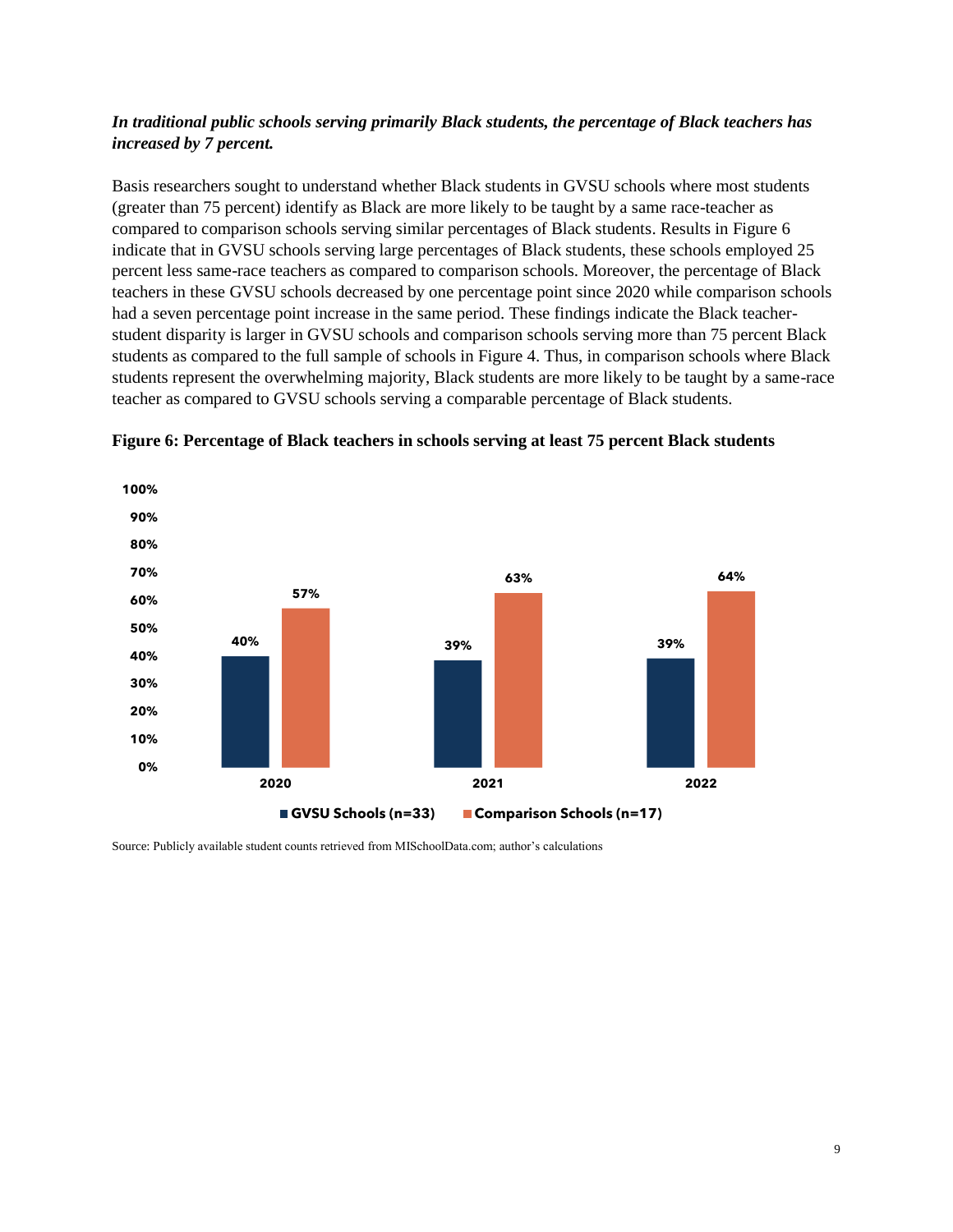# **Discussion and Recommendations**

This descriptive study explored how the workforce in GVSU charter schools compare to similar public schools in Michigan. Students of color represent the majority in GVSU schools since 2020 but are less likely to be taught by a teacher of color. Basis researchers found a 36 percent gap in the percentage of Black students enrolled and teachers employed in GVSU schools in 2022. GVSU employs a smaller percentage of Black teachers when compared to comparison schools, indicating that Black students are less likely to be taught by a same-race teacher. However, the aggregated results mask the work several GVSU schools have shown in diversifying the teacher workforce. Black teachers represent the majority in ten GVSU schools, with four schools having less than a 30 percent teacher-student disparity despite serving approximately 98 percent Black students. Considering these findings, we suggest the GVSU CSO and its stakeholders consider the following five recommendations for future personnel hiring:

#### *Highlight strategies select GVSU schools are using to recruit, hire, and retain teachers of color.*

Teachers of color represent the majority of the workforce in ten GVSU schools. These ten schools could be important sites to learn from regarding strategies for recruiting, hiring, and retaining teachers of color. The CSO could conduct interviews or focus groups with different stakeholders, including administrators, human resource personnel, recruitment staff, and teachers, to learn more about how the district or school has attracted and retained teachers of color. The CSO could also conduct a document review, including school operations data, teacher salary information, recruitment materials, and onboarding documents, amongst others, to identify features across schools that might contribute to having a more diverse teacher workforce. The CSO could highlight findings from these interviews, focus groups, and document review to share with other schools strategizing around diversifying the teacher workforce.

#### *Consider the feasibility of implementing "grow your own" teacher programs.*

Districts and schools have started to address teacher shortages by implementing "grow your own" (GYO) programs. While still an emerging approach, GYO programs have (a) manifested in districts, schools, community-based organizations, and institutions of higher education recruiting community members to teach in local Pre-K-12 schools and (b) provide *current* students' (Grades 9-12) interested in pursuing a career in teaching with opportunities to immerse themselves in the field. Launching GYO programs could be an effective approach to diversifying the workforce for GVSU schools given the demographic makeup of current students and racial and ethnic diversity of the communities in which most GVSU schools are located. Finally, the CSO could consider leveraging local resources to implement GYO with the Michigan Association of Secondary School Principals (MASSP) recent launch of [Michigan Grow Your Own](https://massp.com/news/michigan-grow-your-own-program-grants#:~:text=One%20grant%20addresses%20current%20staff,visits%20to%20educator%20preparation%20programs.)  [Program Grants.](https://massp.com/news/michigan-grow-your-own-program-grants#:~:text=One%20grant%20addresses%20current%20staff,visits%20to%20educator%20preparation%20programs.)

#### *Partner with the GVSU College of Education to recruit teachers of color to GVSU schools.*

The CSO could work closely with the GVSU College of Education (CoE) to diversify the workforce in GVSU schools. The CSO could recruit undergraduates of color interested in pursuing teacher certification and provide them with opportunities to gain classroom experience in GVSU schools. For example, GVSU schools could serve as sites for undergraduates of color to observe current teachers of color or to complete student teaching requirements. The CSO could also explore the development of a teacher residency program at the CoE that would allow GVSU to recruit and develop educators who look like their students and who have strong ties to Western Michigan. Moreover, the CSO could consider the feasibility of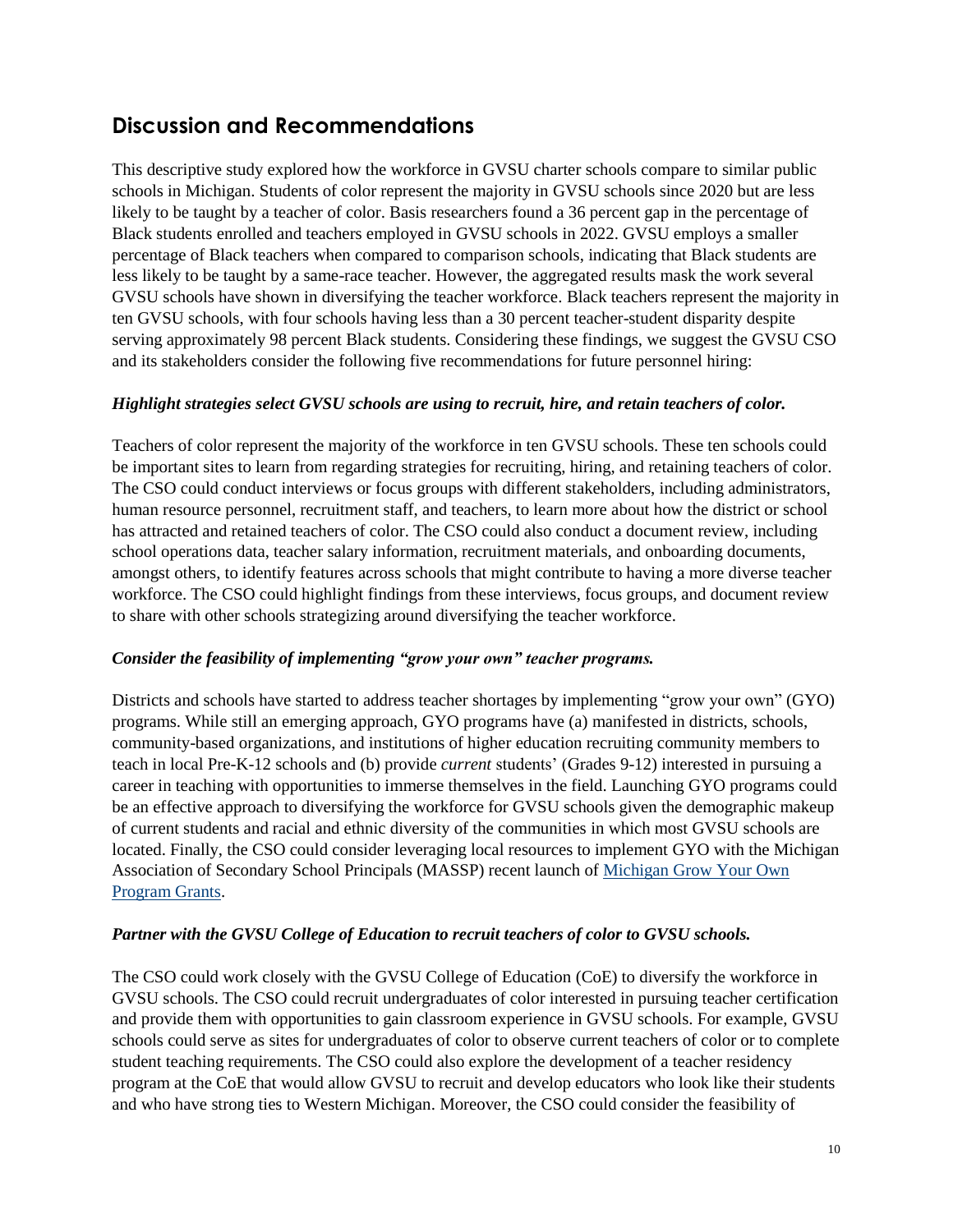providing tuition or monetary incentives for undergraduates of color enrolled in the GVSU CoE who commit to working in GVSU schools upon graduation.

#### *Identify and recruit teachers of color interested in leadership opportunities.*

Identifying and recruiting teachers of color who are interested in pursuing leadership opportunities could increase the percentage of administrators of color working in GVSU schools. The CSO could include questions in annual surveys asking teachers to self-identify race/ethnicity (only if the CSO does not already collect this information) and whether they are interested in pursuing leadership opportunities in the future. The CSO could provide interested teachers of color with opportunities to learn more about leadership pathways, education and certification requirements required to pursue opportunities, and coaching or ongoing support for pursuing future opportunities. Moreover, the CSO could compile a list of resources directing teachers of colors to scholarships or tuition assistance towards administration certification programs.

#### *Provide resources to administrators on equity-based recruitment and hiring processes.*

There is a growing body of research on strategies for recruiting and retaining a diverse teaching workforce (Carver-Thomas, 2018; IES, 2021). The CSO could conduct an extensive literature review of this evidence base and compile different resources or strategies that are feasible within the context of Michigan-based charter schools. The CSO may consider targeting schools with the greatest disparity of teachers and students of the same race to provide these resources. Table C1 in Appendix C highlights student-teacher disparities in CSO schools.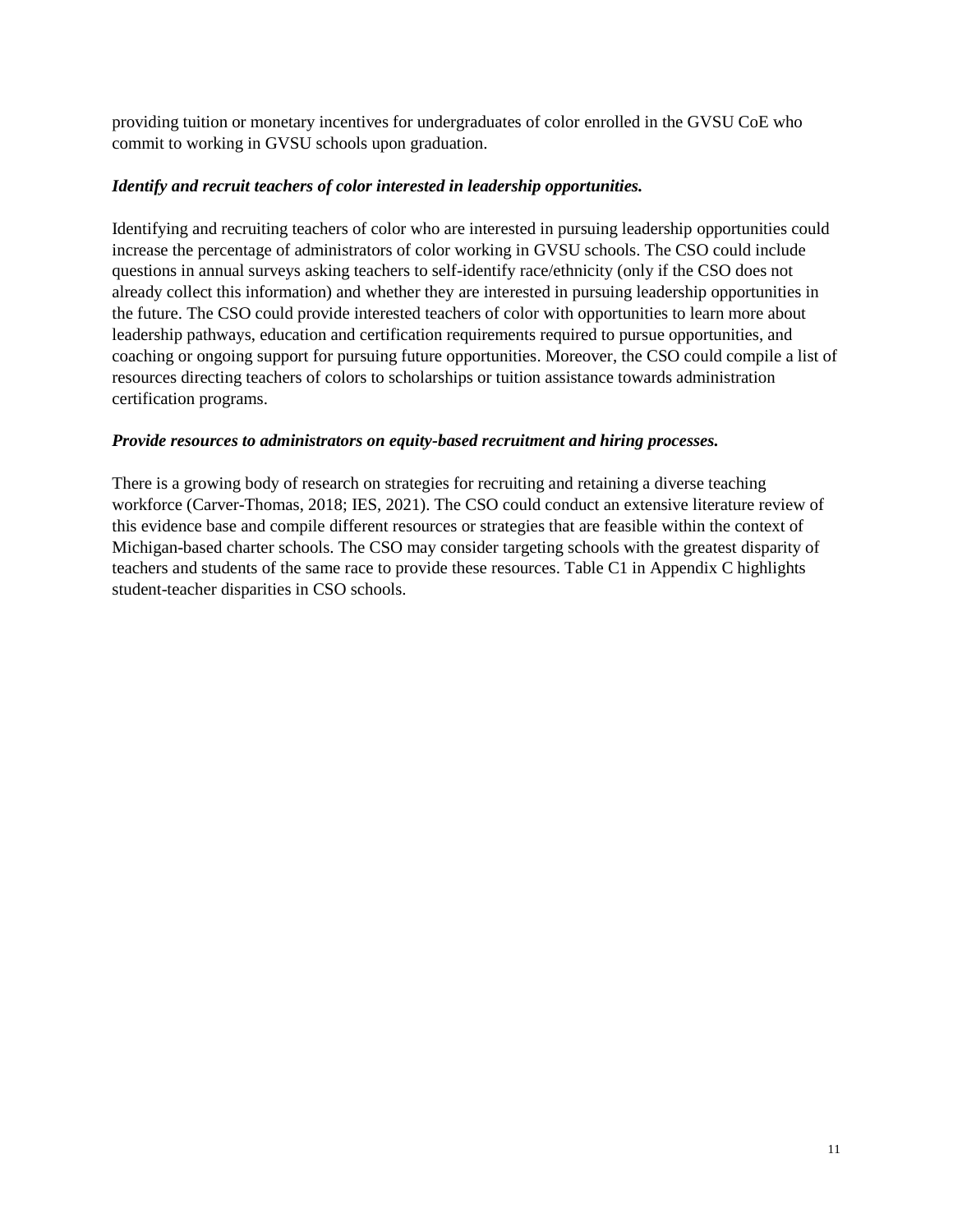# **References**

- Carver-Thomas, D. (2018). Diversifying the Teaching Profession: How to Recruit and Retain Teachers of Color. *Learning Policy Institute*.
- Dee, T. (2004). *Teachers, Race, and Student Achievement in a Randomized Experiment*. The Review of Economics and Statistics 86 (1): 195–210. doi:<https://doi.org/10.1162/003465304323023750>
- Gershenson, S., Hart, C., Lindsay, C., Papageorge, N. (2017). *The Long-Run Impacts of Same-Race Teachers*. IZA Discussion Paper No. 10630
- Grissom, J. A., Kern, E. C., & Rodriguez, L. A. (2015) The "representative bureaucracy" in education: Educator workforce diversity, policy outputs, and outcomes for disadvantaged students. Educational Researcher, 44, 185-192.
- Institute of Education Sciences (2019) Strategies for Recruiting a Diverse Teacher Workforce. Retrieved from [https://ies.ed.gov/ncee/edlabs/regions/southwest/pdf/infographics/RELSW-Teacher-](https://ies.ed.gov/ncee/edlabs/regions/southwest/pdf/infographics/RELSW-Teacher-Diversity-508.pdf)[Diversity-508.pdf](https://ies.ed.gov/ncee/edlabs/regions/southwest/pdf/infographics/RELSW-Teacher-Diversity-508.pdf)
- National Center for Education Statistics. (2021). Characteristics of Public School Teachers. *Condition of Education*. U.S. Department of Education, Institute of Education Sciences. Retrieved from [https://nces.ed.gov/programs/coe/indicator/clr.](https://nces.ed.gov/programs/coe/indicator/clr)
- National Center for Education Statistics. (2021). Racial/Ethnic Enrollment in Public Schools. *Condition of Education*. U.S. Department of Education, Institute of Education Sciences. Retrieved from [https://nces.ed.gov/programs/coe/indicator/cge.](https://nces.ed.gov/programs/coe/indicator/cge)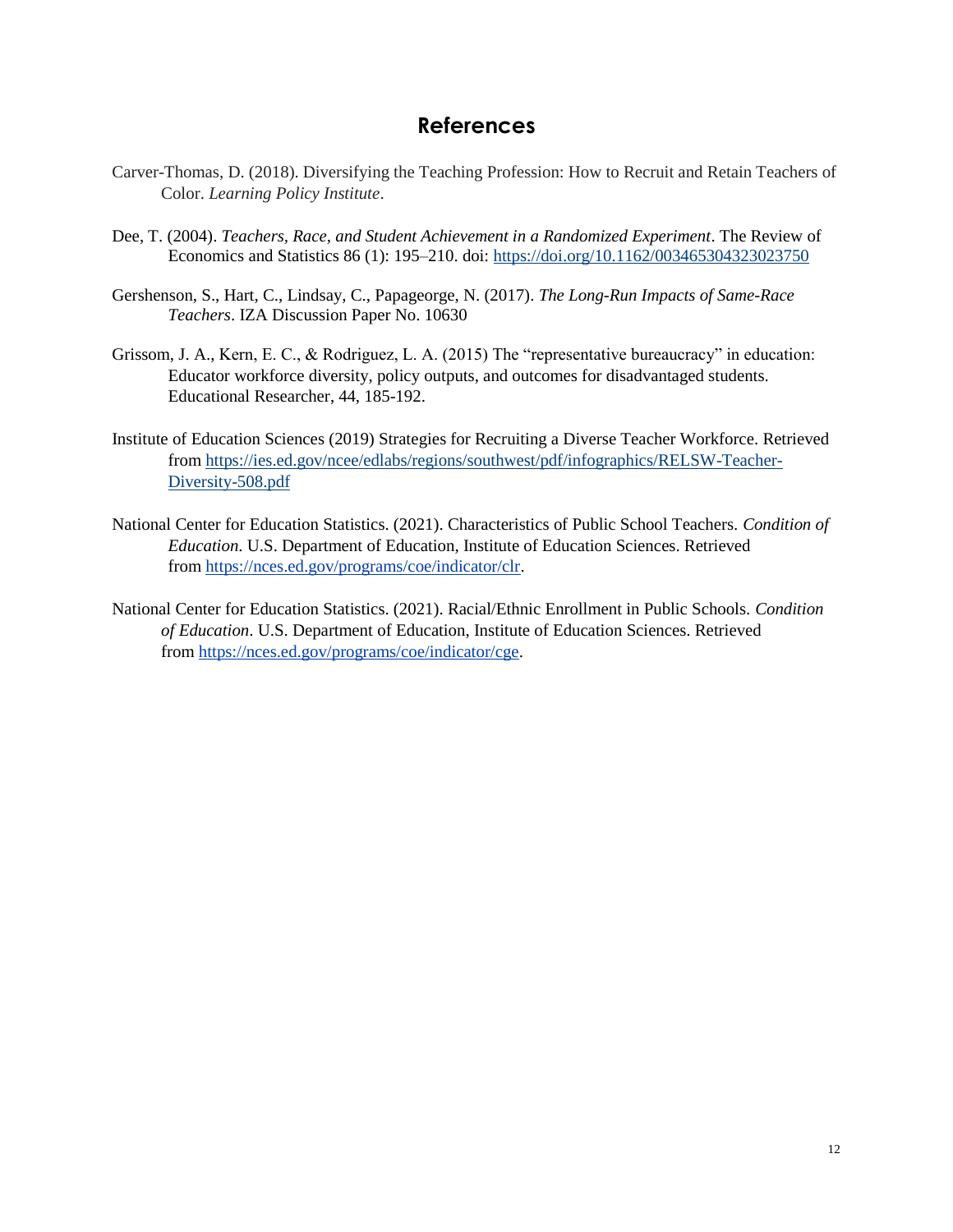# **Appendices**

 $\overline{\phantom{a}}$ 

## **Appendix A: Methods**

**Data Sources.** The study findings are based on data provided by the GVSU CSO and publicly available data from MI School Data (mischooldata.org). The GVSU CSO provided a directory of authorized schools by year, including school names and campus identifiers. The Basis research team downloaded publicly available school-level demographic and assessment data from 2020 to 2022. Demographic data provided student and staff information, including student enrollment, race/ethnicity distribution, economically disadvantaged status, Special Education status, and Limited English Proficiency status. Assessment data included mean scale scores and percentage of students meeting grade-level proficiency by grade and subject. The research team linked the data across schools using campus identifiers.

**Sample.** The GVSU CSO authorized 72 schools in 2020. We restricted the analytic sample to 63 schools with complete student demographic and assessment data.<sup>3</sup> The nine schools excluded from the analytic sample were missing a combination of percentage of students receiving Special Education services (SPED) and standardized Math and Reading assessment scores. We matched the 63 GVSU authorized charter schools to 43 comparison schools. <sup>4</sup> We discuss the matching process in the analytic strategy section below.

**Measures.** We constructed a measure of academic achievement using 2019 to 2021 grade-level achievement data available on mischooldata.com. The data includes information on assessment, subject, grade-level mean scale scores, and number of valid test results. The primary measure of academic achievement is students' mean scale on the statewide Mathematics and ELA Michigan Student Test of Education Progress (M-STEP) assessment. We standardized scores within year, subject, and grade using the full sample of Michigan schools. We then created a school-level standardized score by weighting grade-level standardized scores on the number of valid scores per grade. A standardized score indicates a mean of zero and a standard deviation of one. Thus, a score of 1 is equivalent of being in approximately the 85<sup>th</sup> percentile. We used this measure to match comparison schools to GVSU authorized charter schools.

**Analytic Strategy.** Below we describe the analytic strategy for each research question included in this report.

### **1 | To what extent is the GVSU charter school workforce representative of the student population?**

Basis researchers calculated the percentage of Black, Hispanic, and White students and teachers in 2020, 2021, and 2022 by school to answer this research question. We aggregated results for GVSU authorized schools and comparison schools. We mostly report on descriptive trends since 2020.

<sup>&</sup>lt;sup>3</sup> Basis researchers included assessment data from 2018-19 with student demographics from fall 2019-20.

<sup>4</sup> Several traditional public schools were matched to more than one GVSU authorized charter school.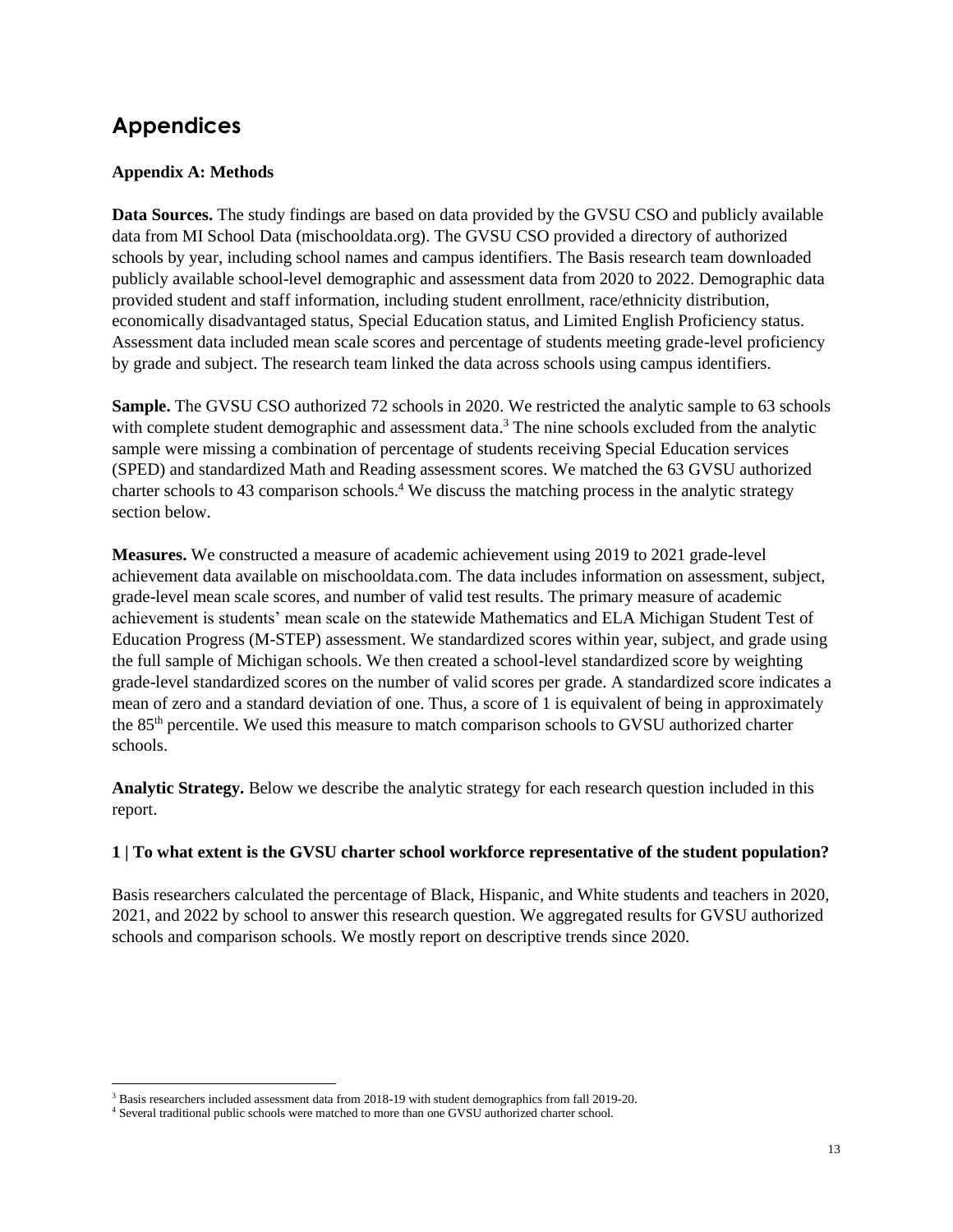### **2 | How does the GVSU charter school workforce compare to the traditional public-school workforce?**

Basis researchers used Propensity Score Matching (PSM) to determine the *matched comparison schools*. The goal of PSM is to identify a set of traditional public schools that, on average, is similar to the set of GVSU charter schools in the baseline year of 2020 on variables that are expected to influence teacher recruitment and hiring, independent of being authorized by the CSO. These variables include student demographics, prior academic achievement results, geographic proximity, enrollment, and grade configuration. Details on the PSM procedure are provided in Appendix B.

Table A1 summarizes descriptive statistics from the 2020 school year for GVSU schools and comparison schools. Most students attending GVSU schools were economically disadvantaged (71 percent) and Black or African American (57 percent). GVSU schools were approximately 24 and 20 percent of a standard deviation below the statewide mean in Math and Reading, respectively. The 63 GVSU authorized charter schools served a larger percentage of economically disadvantaged, Hispanic or Latino, and Black or African American students as compared to 43 matched comparison schools.

| <b>School Characteristics</b>                   | <b>GVSU</b> Authorized<br><b>Schools</b><br>$(n=63)$ | <b>Matched</b><br><b>Comparison Schools</b><br>$(n=43)$ |
|-------------------------------------------------|------------------------------------------------------|---------------------------------------------------------|
| % Economically Disadvantaged                    | 71.20                                                | 69.90                                                   |
| % Special Education                             | 10.24                                                | 9.85                                                    |
| % Hispanic or Latino                            | 7.72                                                 | 5.22                                                    |
| % Black or African American                     | 56.72                                                | 51.98                                                   |
| % White                                         | 26.53                                                | 28.30                                                   |
| <b>Student Enrollment</b>                       | 500.63                                               | 546.54                                                  |
| Average Standardized Math Scale Score           | $-0.24$                                              | $-0.34$                                                 |
| <b>Average Standardized Reading Scale Score</b> | $-0.20$                                              | $-0.31$                                                 |

### **Table A1: Baseline school characteristics from 2020**

Source: Publicly available data downloaded from the MI School Data

Note: The authors' linked school codes provided by GVSU CSO with MI School Data

We used the same analytic approach described in the first research question to compare the GVSU charter school workforce to the traditional public-school workforce.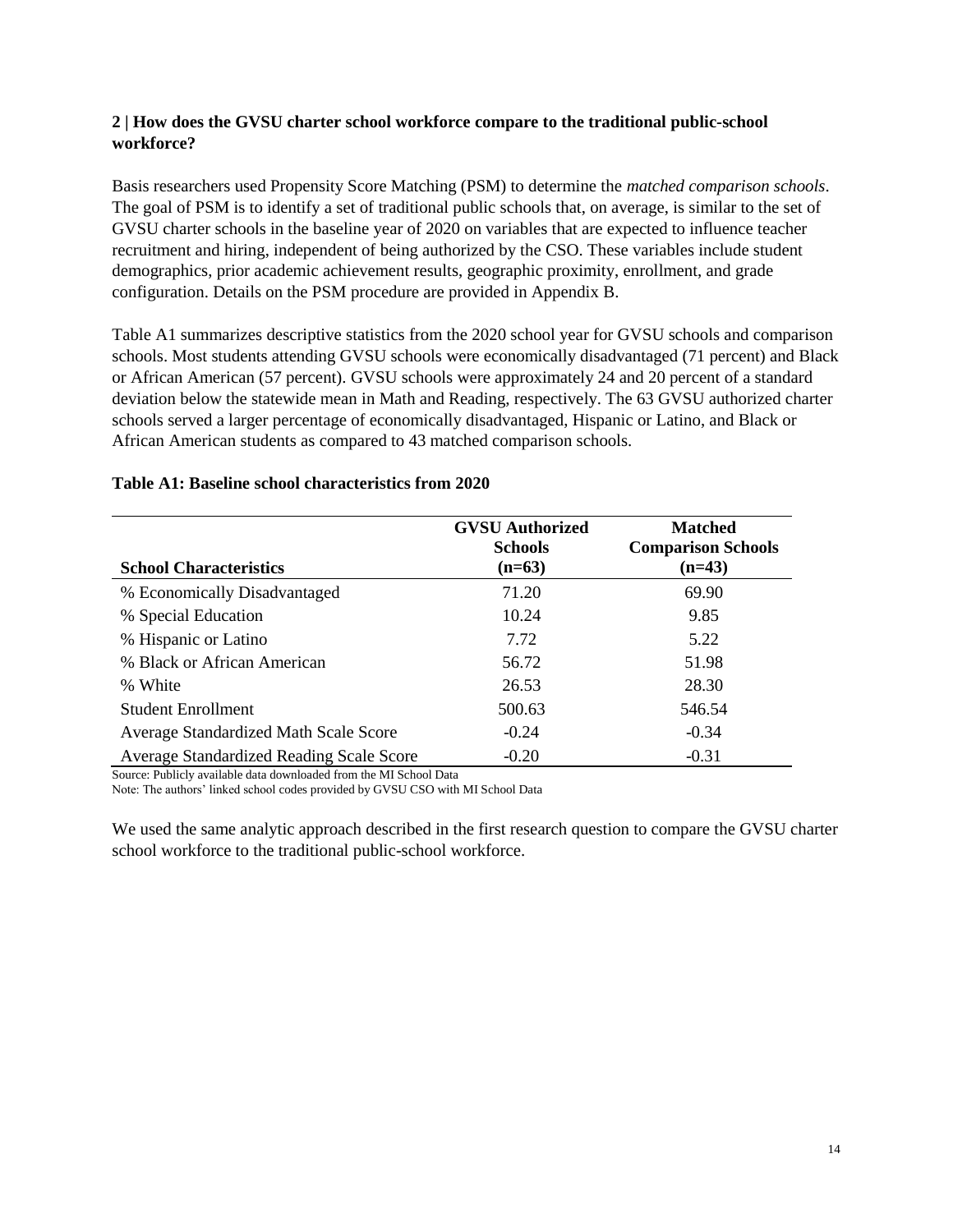#### **Appendix B: Propensity Score Matching**

A non-experimental technique called Propensity Score Matching (PSM) is used in this study to identify a set of traditional public schools to serve as a comparison group for the 63 GVSU authorized charter schools with demographic and assessment data from 2020. The goal of PSM is to identify a set of traditional public schools that, on average, is similar to the set of GVSU charter schools on a variety of measurable variables that we expect to influence teacher recruitment and hiring independent of GVSU authorization. These variables include student demographics, prior academic achievement results, geographic proximity, enrollment, and grade configuration.

The PSM procedure is run separately for elementary, elementary-middle, elementary-high school, middle, middle-high school, and high schools. The set of potential matches is restricted to schools that (a) were traditional public schools and (b) were within the ISD/ESAs where the GVSU authorized charter schools were located. The matching procedure required two steps:

First, logistic regression modeling was used to estimate the probability of GVSU authorization for all public schools in the state. Separate models were run by school-level (e.g., elementary, middle-high school) using data from 2020. The outcome variable of these models was a binary indicator of GVSU authorization in 2020. The log-odds of the outcome was then regressed on a set of school-level covariates (shown in Table B1) that are expected to predict authorization by GVSU, as well as influence teacher recruitment and hiring.

Second, the regression models produced predicted probabilities for each school. These are the propensity scores, which in theory can range from 0 to 99, with zero indicating a zero predicted probability of GVSU authorization, and 99 indicating a 99 percent chance. Each GVSU authorized charter school is then matched to the traditional public school with the closest propensity score to their own. A single traditional public school could be matched to multiple GVSU schools if they have the closest propensity score.

The results of this procedure produced a group of traditional public schools whose average probability of GVSU authorization was almost identical to the actual GVSU authorized charter school. A variety of statistical tests were conducted to assess the comparability of the GVSU authorized schools and their matched counterparts on baseline characteristics from the 2020 school year. Table B1 compares the averages of GVSU authorized schools and matched schools on the set of matching variables. While the groups may differ slightly on select characteristics, on average they were not statistically different. Hotelling's t-squared test failed to reject the null hypothesis that the schools were statistically different (*F*=1.03*, p*=0.42).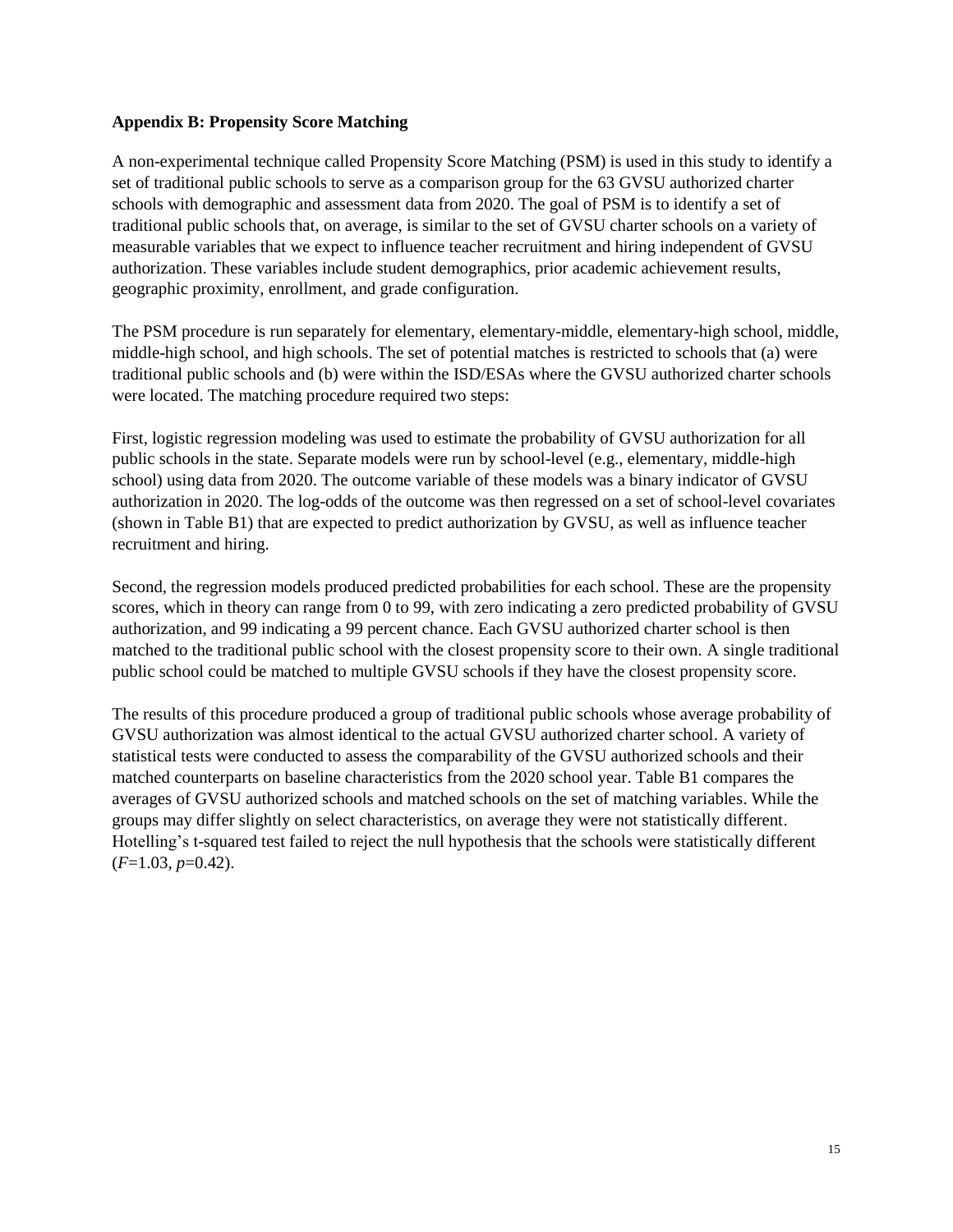| <b>School Characteristics</b>                                | <b>GVSU</b><br><b>Schools</b><br>$(n=63)$ | <b>Matched</b><br>Comparison<br><b>Schools</b><br>$(n=43)$ | <b>Difference</b> | <i>p</i> -value on<br>difference |
|--------------------------------------------------------------|-------------------------------------------|------------------------------------------------------------|-------------------|----------------------------------|
| % Economically Disadvantaged                                 | 71.20                                     | 69.90                                                      | 1.30              | 0.748                            |
| % Special Education                                          | 10.24                                     | 9.85                                                       | 0.39              | 0.548                            |
| % Hispanic or Latino                                         | 7.72                                      | 5.22                                                       | 2.50              | 0.204                            |
| % Black or African American                                  | 56.72                                     | 51.98                                                      | 4.74              | 0.481                            |
| % White                                                      | 26.53                                     | 28.30                                                      | $-1.77$           | 0.766                            |
| <b>Student Enrollment</b>                                    | 500.63                                    | 546.54                                                     | $-45.91$          | 0.291                            |
| Average Standardized Math Scale Score                        | $-0.24$                                   | $-0.34$                                                    | 0.10              | 0.193                            |
| Average Standardized Reading Scale Score                     | $-0.20$                                   | $-0.31$                                                    | 0.11              | 0.134                            |
| *** $p < 0.001$ , ** $p < 0.01$ , * $p < 0.05$ , ~ $p < 0.1$ |                                           |                                                            |                   |                                  |
| <i>F</i> -statistics from Hotelling's T-squared test         |                                           |                                                            |                   | 1.03                             |
| <i>p</i> -value                                              |                                           |                                                            |                   | 0.42                             |

# **Table B1: School characteristics of GVSU schools and match comparison schools, 2020**

Source: Publicly available data downloaded from the MI School Data.

Note: The authors' linked school codes provided by GVSU CSO with MI School Data.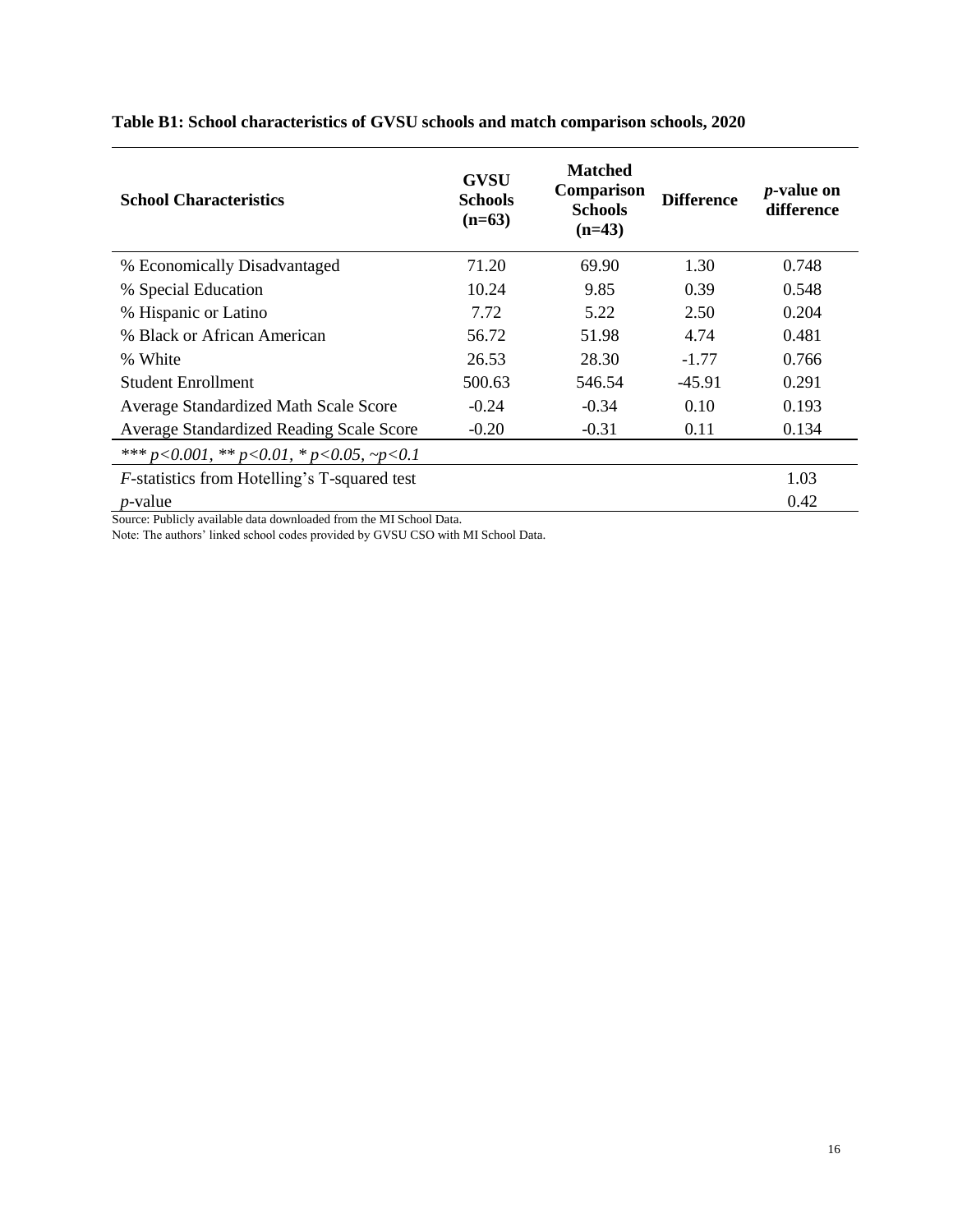# **Appendix C: Student-teacher disparities**

# **Table C1: Student-teacher disparities by school**

|                                                              | <b>Percent White</b> |                 | <b>Percent Black</b> |                 |                 |       |
|--------------------------------------------------------------|----------------------|-----------------|----------------------|-----------------|-----------------|-------|
| <b>School</b>                                                | <b>Students</b>      | <b>Teachers</b> | Diff.                | <b>Students</b> | <b>Teachers</b> | Diff. |
| Achieve Charter Academy                                      | 21%                  | 87%             | $-66%$               | 15%             | 4%              | 11%   |
| Arbor Academy                                                | 28%                  | 100%            | $-72%$               | 36%             | 0%              | 36%   |
| <b>Black River Public School Elementary</b>                  | 64%                  | 100%            | $-36%$               | 1%              | 0%              | 1%    |
| Black River Public School Middle/High                        | 66%                  | 98%             | $-33%$               | 2%              | 0%              | 2%    |
| <b>Byron Center Charter School</b>                           | 85%                  | 96%             | $-11%$               | 2%              | 0%              | $2\%$ |
| <b>Canton Preparatory High School</b>                        | 34%                  | 82%             | $-48%$               | 42%             | 3%              | 39%   |
| <b>Chandler Woods Charter Academy</b>                        | 90%                  | 98%             | $-8%$                | 1%              | 0%              | 1%    |
| Cornerstone Jefferson-Douglass Academy                       | 0%                   | 63%             | $-62%$               | 99%             | 31%             | 68%   |
| Covenant House Academy Detroit - Central Site                | 6%                   | 64%             | $-57%$               | 93%             | 27%             | 65%   |
| <b>Covenant House Academy Grand Rapids</b>                   | $8\%$                | 100%            | $-92%$               | 45%             | 0%              | 45%   |
| Crossroads Charter Academy (7-12)                            | 88%                  | 100%            | $-12%$               | 5%              | 0%              | 5%    |
| Crossroads Charter Academy (K-6)                             | 81%                  | 100%            | $-19%$               | 6%              | 0%              | 6%    |
| Detroit Achievement Academy                                  | 5%                   | 47%             | $-43%$               | 94%             | 42%             | 52%   |
| Detroit Enterprise Academy                                   | 0%                   | 46%             | $-45%$               | 94%             | 48%             | 47%   |
| Detroit Merit Charter Academy                                | 1%                   | 60%             | $-59%$               | 94%             | 40%             | 53%   |
| Detroit Premier Academy                                      | 2%                   | 35%             | $-33%$               | 90%             | 55%             | 35%   |
| Detroit Prep                                                 | 37%                  | 74%             | $-37%$               | 54%             | 26%             | 28%   |
| Eagle's Nest Academy                                         | 2%                   | 33%             | $-32%$               | 95%             | 67%             | 29%   |
| East Arbor Charter Academy                                   | 30%                  | 67%             | $-37%$               | 43%             | 18%             | 25%   |
| <b>Endeavor Charter Academy</b>                              | 39%                  | 95%             | $-57%$               | 29%             | 5%              | 24%   |
| <b>Excel Charter Academy</b>                                 | 38%                  | 95%             | $-57%$               | 28%             | 0%              | 28%   |
| <b>Forest Academy</b>                                        | 80%                  | 100%            | $-20%$               | 7%              | 0%              | 7%    |
| Global Heights Academy                                       | 8%                   | 81%             | $-73%$               | 87%             | 19%             | 68%   |
| <b>Grand River Academy</b>                                   | 3%                   | 78%             | $-75%$               | 81%             | 14%             | 67%   |
| Grand River Preparatory High School                          | 23%                  | 97%             | $-75%$               | 20%             | 0%              | 20%   |
| Hanley International Academy                                 | 4%                   | 74%             | $-70%$               | 16%             | 22%             | $-6%$ |
| Hillsdale Preparatory School                                 | 94%                  | 100%            | $-6%$                | 0%              | 0%              | $0\%$ |
| Knapp Charter Academy                                        | 27%                  | 98%             | $-71%$               | 41%             | 0%              | 41%   |
| Legacy Charter Academy                                       | 0%                   | 36%             | $-36%$               | 96%             | 58%             | 38%   |
| Light of the World Academy                                   | 97%                  | 100%            | $-3%$                | 3%              | 0%              | 3%    |
| Lincoln-King Adams Young School - Grove Campus               | $0\%$                | 44%             | $-44%$               | 99%             | 44%             | 55%   |
| Lincoln-King Adams-Young High School -<br>Scholastica Campus | $0\%$                | 33%             | $-33%$               | 98%             | 67%             | 32%   |
| Madison-Carver Academy                                       | 0%                   | 73%             | $-73%$               | 98%             | 18%             | 80%   |
| Martin Luther King, Jr. Education Center Academy             | $0\%$                | 42%             | $-42%$               | 99%             | 58%             | 41%   |
| Metro Charter Academy                                        | 4%                   | $80\%$          | $-76%$               | 82%             | 20%             | 62%   |
| Michigan Mathematics and Science Academy<br>Dequindre        | 7%                   | 86%             | $-79%$               | 84%             | 10%             | 74%   |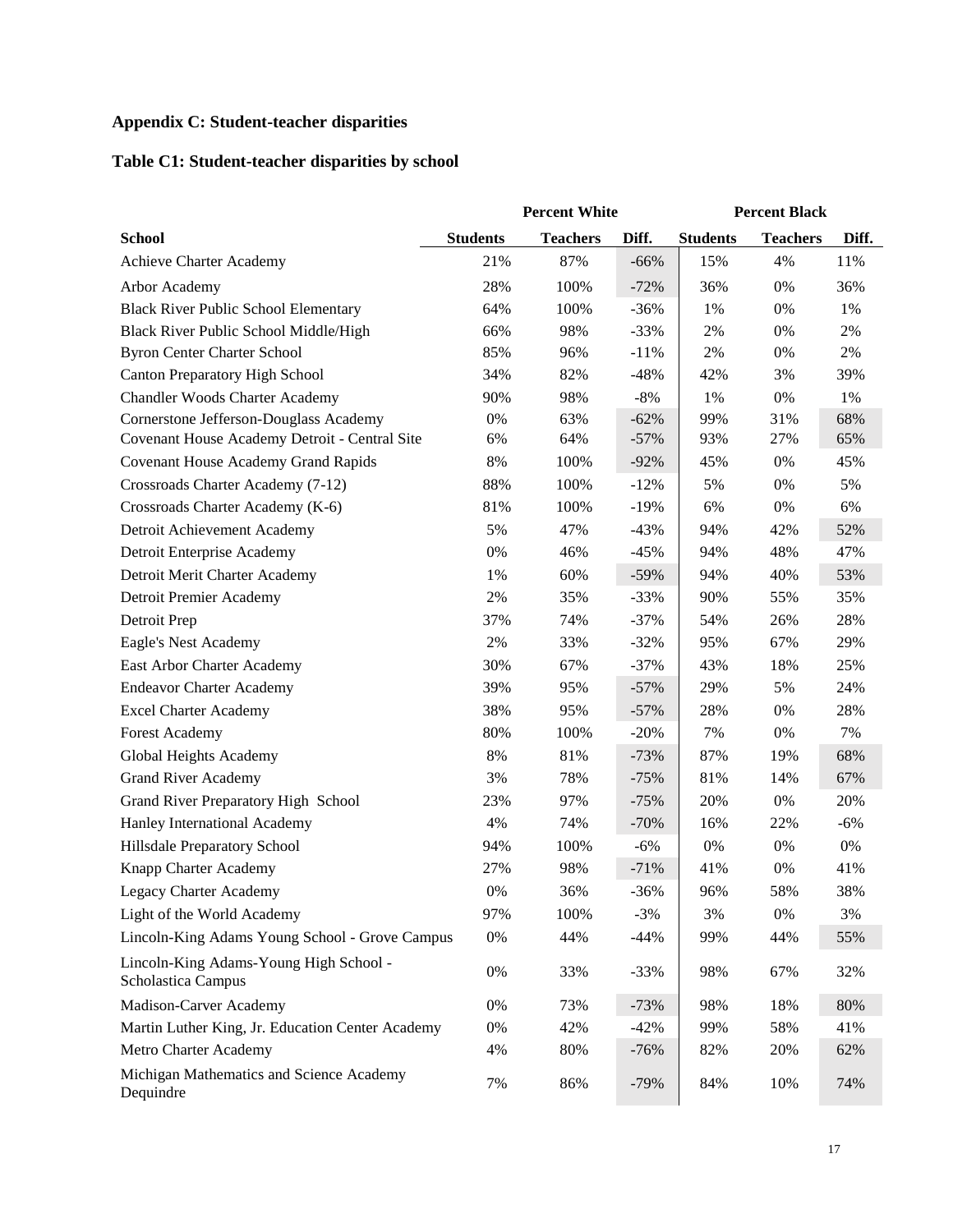| Michigan Mathematics and Science Academy<br>Lorraine                 | 7%    | 90%  | $-83%$  | 89% | 10%   | 79%   |
|----------------------------------------------------------------------|-------|------|---------|-----|-------|-------|
| New Paradigm College Prep                                            | 0%    | 63%  | $-63%$  | 51% | 13%   | 38%   |
| New Paradigm Glazer Academy                                          | 0%    | 50%  | $-50%$  | 98% | 50%   | 48%   |
| Old Mission Peninsula School                                         | 85%   | 100% | $-15%$  | 1%  | $0\%$ | $1\%$ |
| Paragon Charter Academy                                              | 48%   | 92%  | $-44%$  | 25% | 2%    | 23%   |
| Reach Charter Academy                                                | 2%    | 85%  | $-84%$  | 88% | 8%    | 80%   |
| South Canton Scholars Charter Academy                                | 32%   | 80%  | $-48%$  | 26% | 12%   | 14%   |
| Taylor Preparatory High School                                       | 28%   | 89%  | $-61%$  | 51% | 5%    | 46%   |
| The Greenspire School                                                | 86%   | 100% | $-14%$  | 1%  | 0%    | 1%    |
| <b>Timberland Academy</b>                                            | 13%   | 84%  | $-71%$  | 64% | 10%   | 54%   |
| University Preparatory Academy (PSAD) -<br>Elementary                | 0%    | 50%  | $-50%$  | 98% | 50%   | 48%   |
| University Preparatory Academy (PSAD) -<br>Elementary                | 1%    | 62%  | $-61%$  | 96% | 38%   | 58%   |
| University Preparatory Academy (PSAD) - High<br>School               | 0%    | 44%  | $-44%$  | 98% | 48%   | 51%   |
| University Preparatory Academy (PSAD) - Middle                       | 1%    | 48%  | -48%    | 96% | 48%   | 48%   |
| University Preparatory Art & Design Elementary                       | 0%    | 26%  | $-26%$  | 99% | 74%   | 26%   |
| University Preparatory Art & Design Middle/High                      | 0%    | 47%  | $-47\%$ | 98% | 51%   | 47%   |
| University Preparatory Science and Math (PSAD)<br><b>High School</b> | 0%    | 67%  | $-66%$  | 96% | 23%   | 73%   |
| University Preparatory Science and Math (PSAD)<br>Middle School      | 2%    | 58%  | $-56%$  | 96% | 42%   | 54%   |
| University Preparatory Science and Math -<br>Elementary              | 1%    | 31%  | $-30%$  | 98% | 65%   | 32%   |
| Vanderbilt Charter Academy                                           | 30%   | 100% | $-70%$  | 5%  | 0%    | 5%    |
| Vanguard Charter Academy                                             | 49%   | 94%  | $-44%$  | 9%  | 0%    | 9%    |
| <b>Walker Charter Academy</b>                                        | 60%   | 95%  | $-34%$  | 6%  | 0%    | 6%    |
| Warrendale Charter Academy                                           | 0%    | 43%  | $-43%$  | 91% | 51%   | 40%   |
| Washington-Parks Academy                                             | $0\%$ | 51%  | $-51%$  | 98% | 44%   | 55%   |
| West MI Academy of Arts and Academics                                | 77%   | 100% | $-23%$  | 4%  | 0%    | 4%    |
| William C. Abney Academy Elementary                                  | 1%    | 100% | $-99%$  | 96% | $0\%$ | 96%   |
| Windemere Park Charter Academy                                       | 15%   | 81%  | $-67%$  | 40% | 9%    | 31%   |